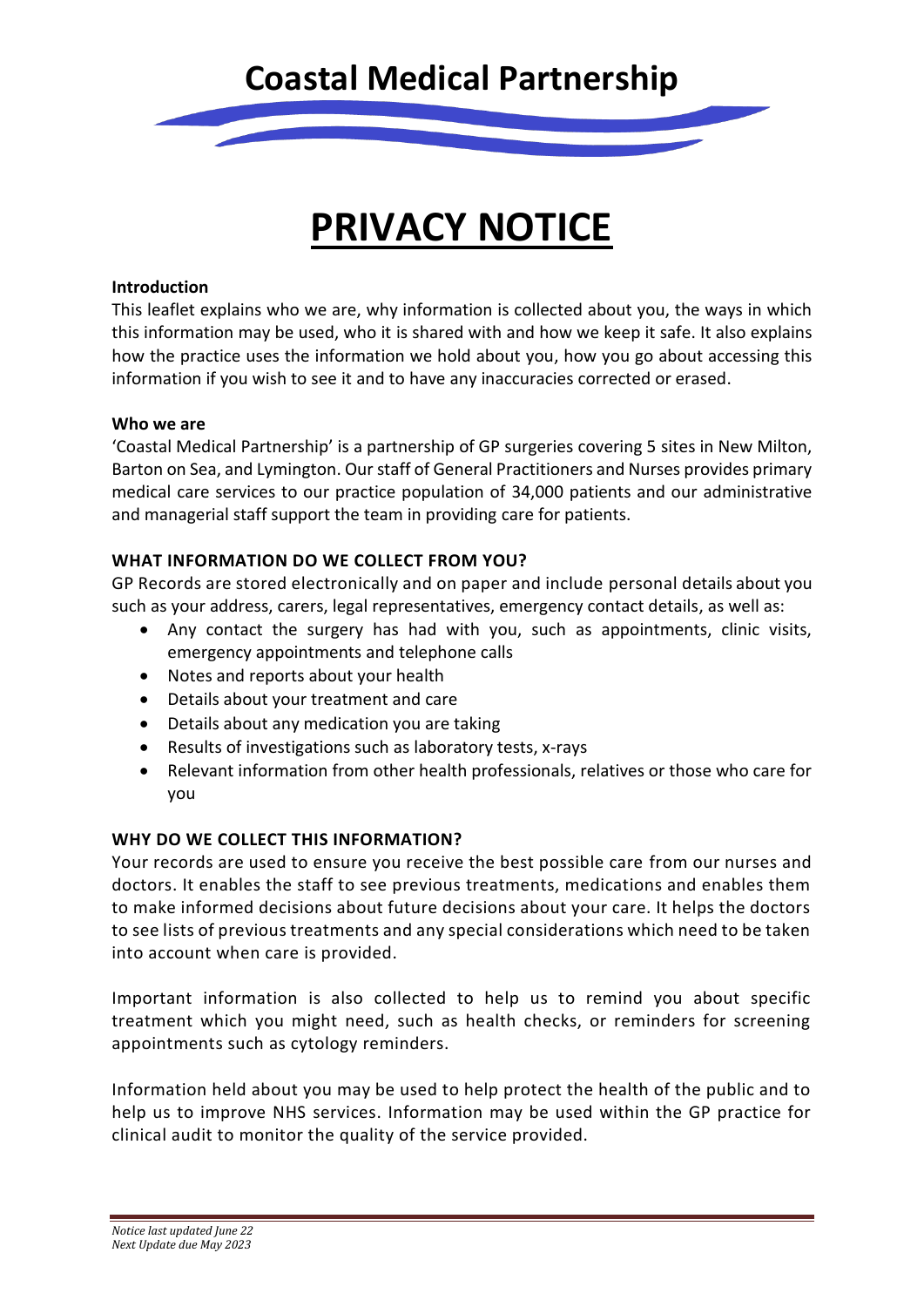

Staff at the practice use your information to help deliver more effective treatment to you and to help us to provide you with proactive advice and guidance.

#### **WHO MIGHT WE SHARE YOUR INFORMATION WITH?**

There are a number of ways information collected about you is shared, which includes:

#### **1. Patient referrals**

With your agreement, your GP or Nurse may refer you to other services and healthcare providers not provided by the practice, or they may work with other services to provide your care in the practice. Once you have been seen for your referral, the other health care provider will normally tell us about the treatment they have provided for you and any follow up which the GPs need to provide. This information is then included in your GP record.

Coastal Medical Partnership has agreed a memorandum of understanding with West Hampshire CCG in regard to the Referral Support Service. This service assists the practice in improving the quality and accuracy of referrals made by our clinical team. All referrals (excluding urgent cancer referrals) are made through the service, which co-ordinates the most appropriate clinic for the patient to be seen in to enable the patient to be seen in the right place, first time. Additionally feedback is provided to the referring clinician where required to help improvements in future referrals.

#### **2. Local Hospital, Community or Social Care Services**

Sometimes the clinicians caring for you need to share some of your information with others who are also supporting you. This could include hospital or community based specialists, nurses, health visitors, therapists or social care services.

#### **3. Summary Care Record (SCR)**

A Summary Care Record is an electronic record of important patient information, created from the GP medical records. It contains information about medication you are taking, any allergies you suffer from and any bad reactions to medications you have previously had. It can be seen and used by authorised staff in other areas of the health and care system involved in your direct care. Giving healthcare staff access to this information can prevent mistakes being made when caring for you in an emergency or when your GP practice is closed. Your Summary Care Record also includes your name, address, date of birth and your unique NHS Number to help identify you correctly. If you and your GP decide to include more information it can be added to the Summary Care Record, but only with your express permission. For more information visit <https://digital.nhs.uk/summary-care-records/patients>

#### **4. Care and Health Information Exchange (CHIE)**

The CHIE is an electronic summary record for people living in Hampshire, Portsmouth and Southampton. GP Surgeries, hospitals, social care and community care teams collect information about you and store it electronically on separate computer systems. The Care and Health Information Exchange stores summary information from these organisations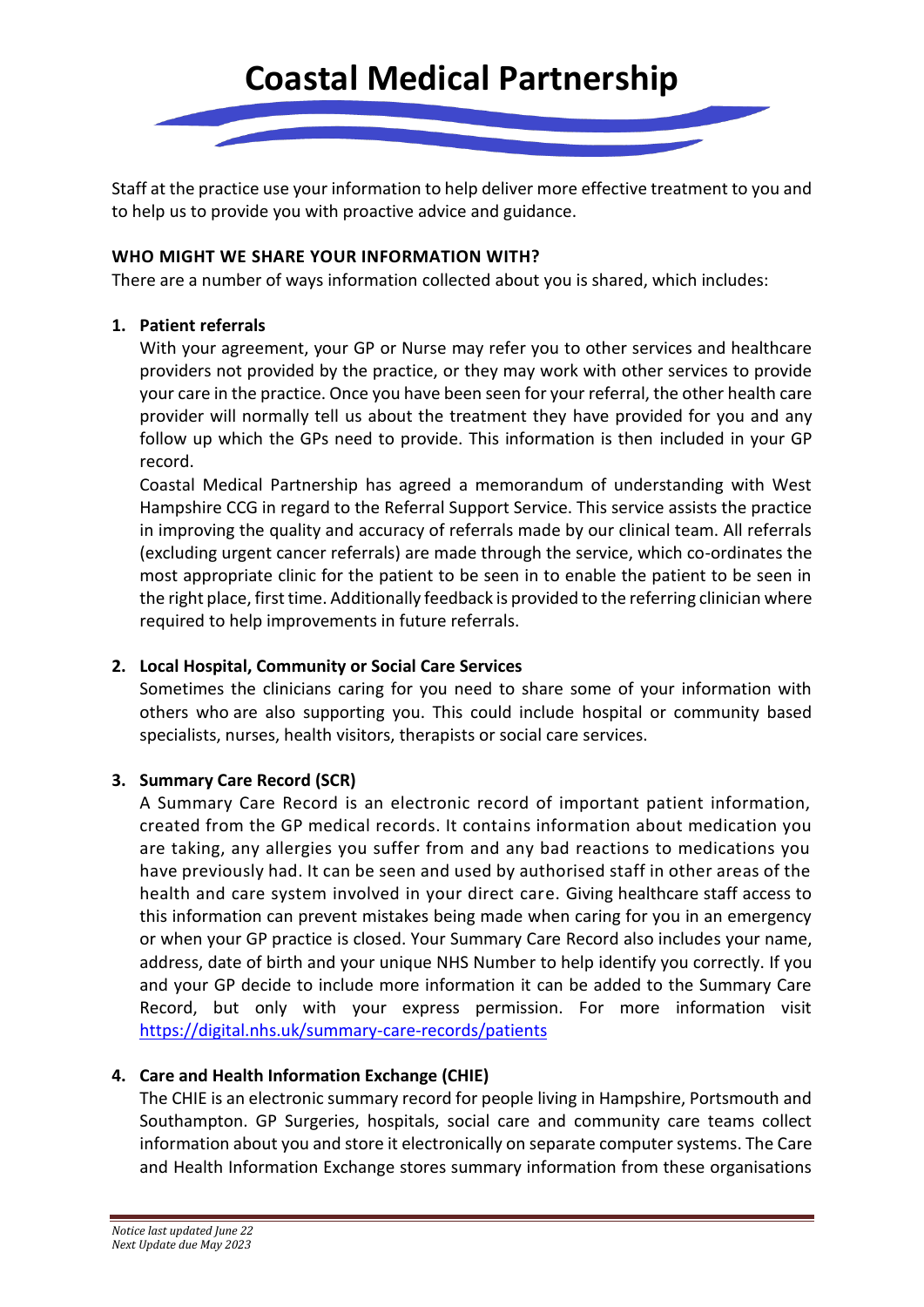## **Coastal Medical Partnership**



in one place so that – with your consent – professionals can view it to deliver better care to you. This record contains more information than the SCR, but is only available to organisations in Hampshire. For more information Visit <https://careandhealthinformationexchange.org.uk/>

#### **5. National Services**

There are some national services like the National Cancer Screening Programme that collect and keep information from across the NHS. This is how the NHS knows when to contact you about services like cervical, breast or bowel cancer screening. Often you have the right to not allow these organisations to have your information.

You can find out more about how the NHS holds and shares your information for national programmes on the [NHS Choices website.](http://www.nhs.uk/NHSEngland/thenhs/records/healthrecords/Pages/overview.aspx)

#### **6. General Practice Data for Planning and Research (GPDPR)**

From 1<sup>st</sup> September 2021, NHS Digital extracts data from all GP IT systems in order to support vital health and care planning and research. This data is 'pseudonymised', which means that it cannot be attributed to a specific patient without the use of additional information which is kept separate. However, it is still to be treated as personal data. For full details of the GPDPR, please visit:

[https://digital.nhs.uk/data-and-information/data-collections-and-data-sets/data](https://digital.nhs.uk/data-and-information/data-collections-and-data-sets/data-collections/general-practice-data-for-planning-and-research#additional-information-for-gp-practices)[collections/general-practice-data-for-planning-and-research#additional-information-for](https://digital.nhs.uk/data-and-information/data-collections-and-data-sets/data-collections/general-practice-data-for-planning-and-research#additional-information-for-gp-practices)[gp-practices](https://digital.nhs.uk/data-and-information/data-collections-and-data-sets/data-collections/general-practice-data-for-planning-and-research#additional-information-for-gp-practices)

If you are happy to have your data used in this way, then you do not need to take any action. However, if you wish to opt out of any of your pseudonymised data leaving the practice, you can opt out by completing the following 'Type 1 Opt-out form' form and handing it in to your surgery:

[https://nhs-prod.global.ssl.fastly.net/binaries/content/assets/website-assets/data-and](https://nhs-prod.global.ssl.fastly.net/binaries/content/assets/website-assets/data-and-information/data-collections/general-practice-data-for-planning-and-research/type-1-opt-out-form.docx)[information/data-collections/general-practice-data-for-planning-and-research/type-1-opt-out](https://nhs-prod.global.ssl.fastly.net/binaries/content/assets/website-assets/data-and-information/data-collections/general-practice-data-for-planning-and-research/type-1-opt-out-form.docx)[form.docx](https://nhs-prod.global.ssl.fastly.net/binaries/content/assets/website-assets/data-and-information/data-collections/general-practice-data-for-planning-and-research/type-1-opt-out-form.docx)

You can, alternatively, allow your data to be extracted by NHS digital, but not shared with any other organisations. If you would like to exercise this 'National Data Opt-out' please either:

- Visit <https://www.nhs.uk/your-nhs-data-matters/>
- Call 0300 303 5678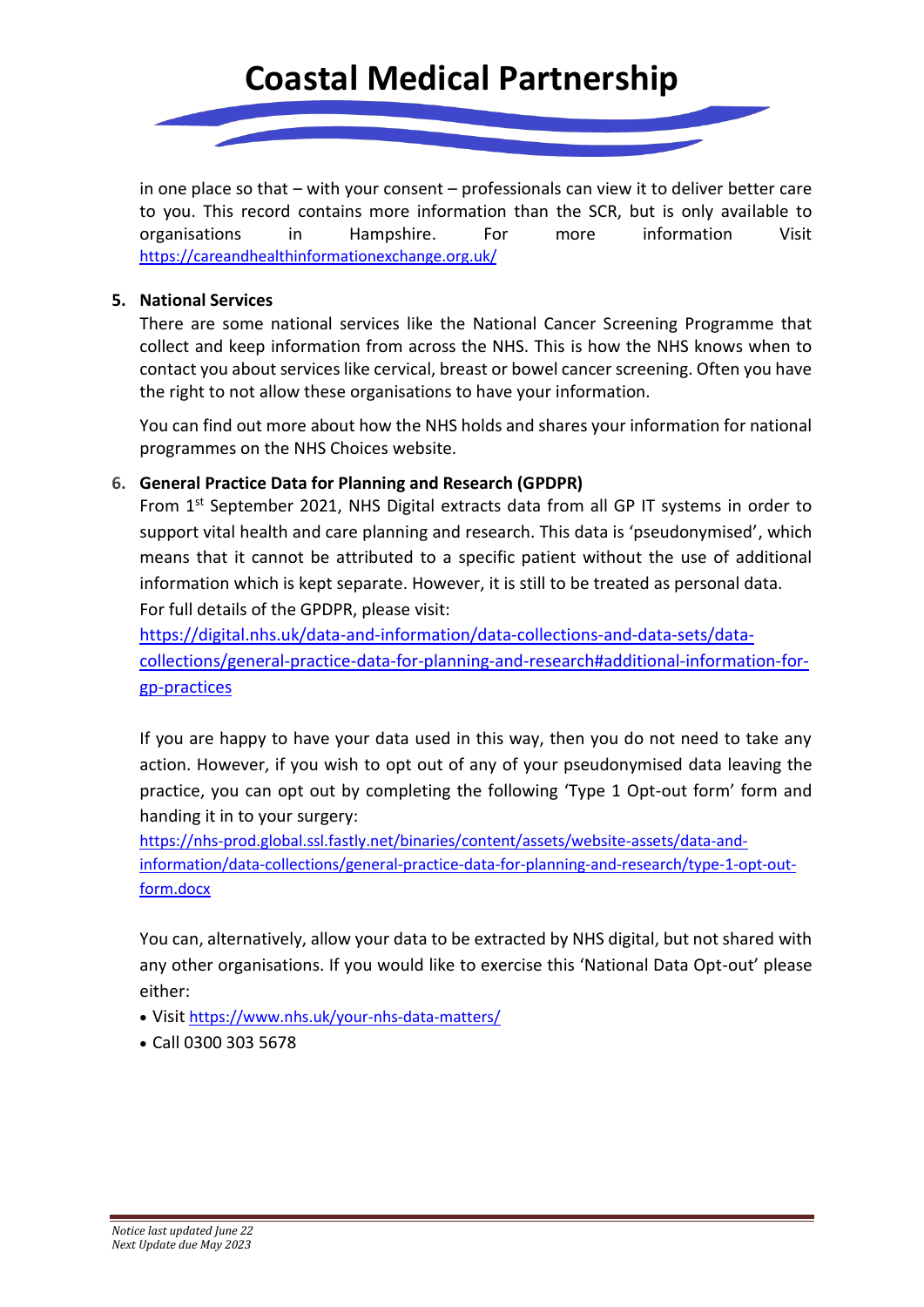

#### **7. Local Data Sharing Agreements**

The practice currently has two data sharing agreements, both of which are in place with Southern Health NHS Foundation Trust, our community services provider. The agreements cover:

- 1. Integrated Care Teams (community nurses, physiotherapists and occupational therapists) being able to access GP information about people on their caseload who have recently been discharged from hospital, or who are housebound, or who require longer term rehabilitation from the GP record. This information can be read by the healthcare professional to improve the patients care, but they are not able to amend the GP medical record;
- 2. The Practice at Lymington (TPAL) this agreement allows patients from the surgery to be seen and treated by GPs in evenings and weekends. The agreement allows a GP in Lymington to access the GP record securely and allows information about the consultation to be written into the record.

#### **WHAT DO WE DO WITH YOUR INFORMATION?**

The healthcare professionals who provide your care maintain records about your health. This is a record of your care history and allows health care professionals to review your care to help inform future decisions about your treatment. Sharing this information helps to improve the treatment you receive, such as a hospital consultant writing to your GP. We follow strict data sharing guidelines to keep your information safe and secure.

#### **HOW LONG DO WE KEEP YOUR INFORMATION?**

Health and social care records are subject to a nationally agreed code of practice which regulates the minimum period for which records must be kept. This specifies that GP record should be retained until 10 years after the patient's death or after the patient has permanently left the country, unless they remain in the European Union. Electronic patient records must not be destroyed or deleted for the foreseeable future. For more information, see the records management code of practice: [https://digital.nhs.uk/article/1202/Records-Management-Code-of-Practice-for-Health](https://digital.nhs.uk/article/1202/Records-Management-Code-of-Practice-for-Health-and-Social-Care-2016)[and-Social-Care-2016](https://digital.nhs.uk/article/1202/Records-Management-Code-of-Practice-for-Health-and-Social-Care-2016)

#### **HOW DO WE KEEP YOUR INFORMATION SAFE?**

Every member of staff who works for an NHS organisation has a legal obligation to keep information about you confidential. We are committed to protecting your privacy and will only use information collected lawfully in accordance with:

- Data Protection Act 2018
- Human Rights Act 1998
- Common Law Duty of Confidentiality
- Health and Social Care Act 2012
- NHS Codes of Confidentiality, Information Security and Records Management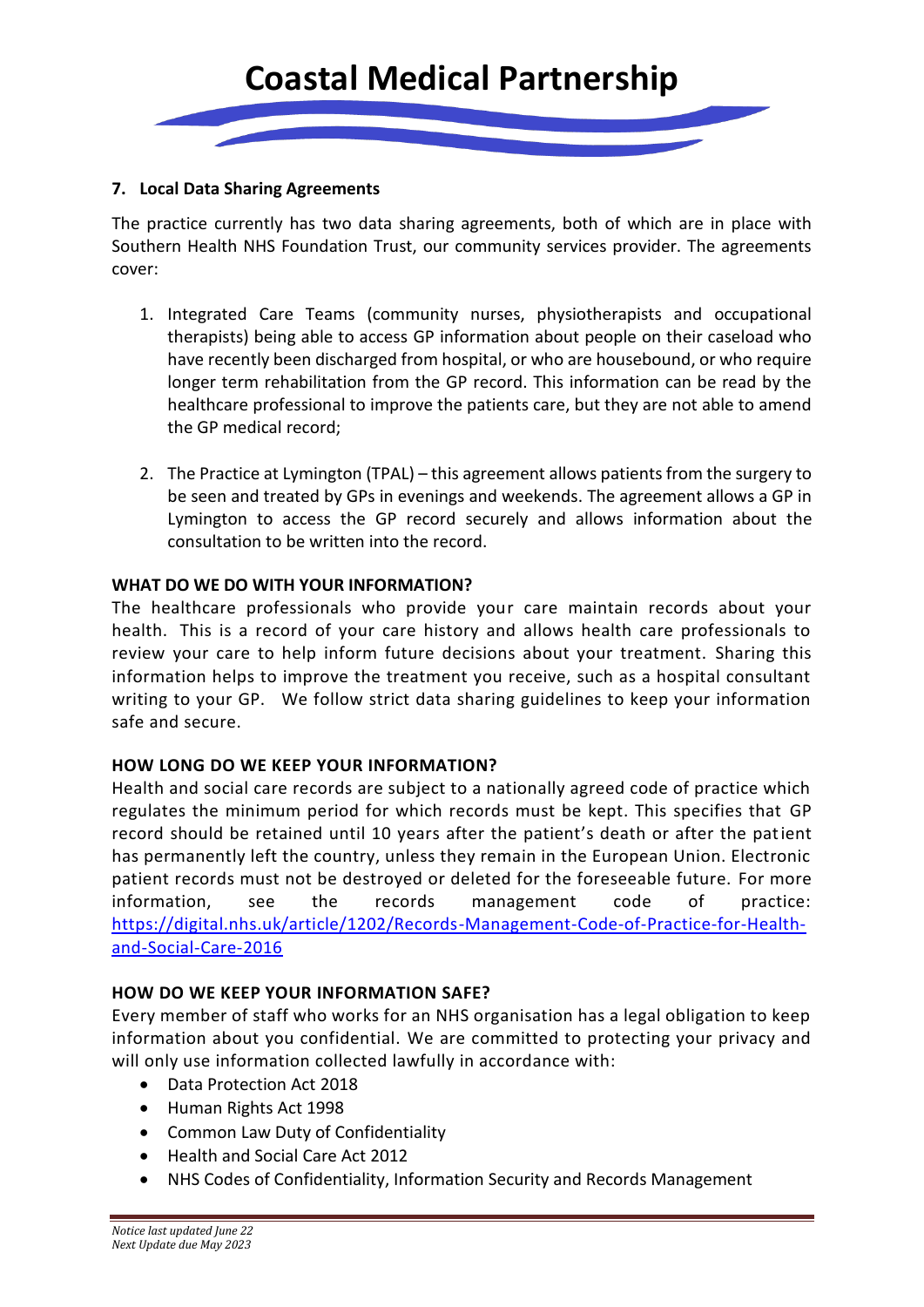### **Coastal Medical Partnership**

• Information: To Share or Not to Share Review

We will only ever use or pass on information about you if others involved in your care have a genuine need for it. We will not disclose your information to any third party without your permission unless there are exceptional circumstances such as a life or death situation, or where the law requires information to be passed, or where it is in the best interest of the patient to share the information.

#### **YOUR INDIVIDUAL RIGHTS**

- Have inaccuracies corrected
- Have information erased
- Data portability

The practice does not engage in any direct marketing, profiling or use any automated decision making tools.

#### **1. HOW CAN I ACCESS THE INFORMATION YOU HOLD ABOUT ME?**

- You have a right under the Data Protection legislation to request access to obtain copies of all the information the surgery holds about you. You are also allowed to have information amended should it be inaccurate.
- In order to access your medical record, you need to let the practice know by making a Subject Access Request (SAR) in writing.
- The practice will respond to your request within one month of receipt of your request. You will need to give adequate information (for example full name, address, date of birth, NHS number and details of your request) so that your identity can be verified and your records located.

Usually there is no charge to see the information that the practice holds about you unless you require additional copies.

For information about your hospital medical records, you should write direct to them.

#### **2. HAVE INACCURACIES CORRECTED OR ERASED**

If you feel that the personal data that the practice holds about you is inaccurate or incomplete then please let us know and we will update your records within one month of notification. If this incorrect information has been sent onwards, we will also inform any other organisations of this. If it is not possible to correct the information then we will write to you to let you know the reason behind the decision and inform you how you can complain about this.

If you feel information in your health record should not be there, you can ask the practice to erase that information. We will look at each request specifically. Please bear in mind there may well be legal reasons why we will need to keep data even if you request it to be erased. We will explain this to you in detail in our response.